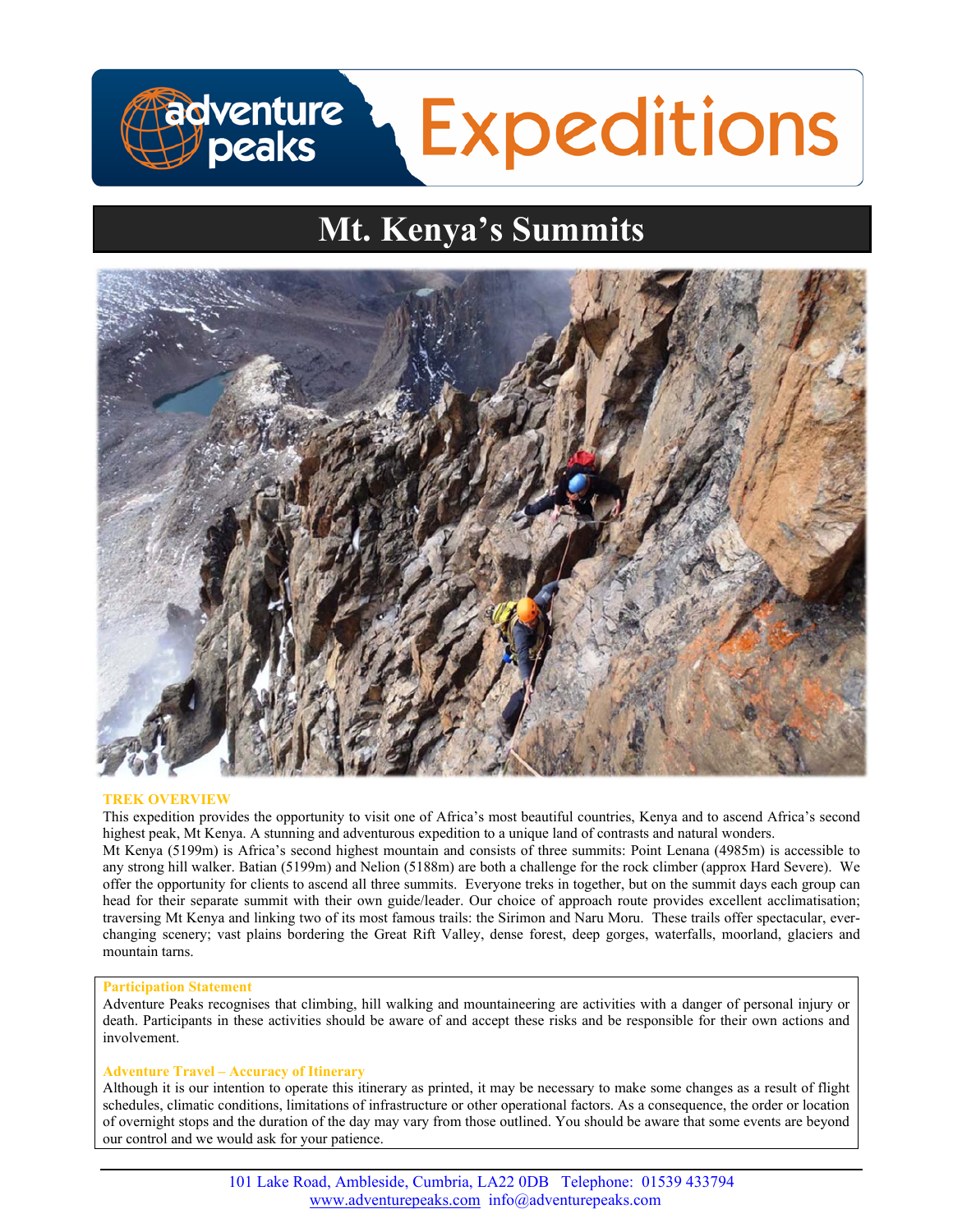## **PREVIOUS EXPERIENCE/FITNESS**

The ascent to Pt Lenana is non-technical involving enjoyable walking over a variety of terrain. The ascents of Bation and/or Nelion involve technical severe grade rockclimbing at altitude and can only be attempted by experienced rock climbers who are comfortable at this grade. Competent and confident climbers may be allowed to lead climb.

# **GROUP AND LEADERS**

We provide a fully qualified UK guide who will work alongside the Kenyan guides. The climber to guide ratio will be 2:1 (1:1 guiding ratio available on request).



#### **WEATHER**

The temperature varies little throughout the year, and it will be around  $20^{\circ}$ C at lower levels. In the high mountain it will be very cold, well below freezing at night. February is the driest month. In June and October rain is common, but the wettest months are April, May and November.

#### **WHAT TO CARRY**

The trek is fully supported by a team of porters. You will only need to carry a light daypack at the very most, but more on the climbs to the summits. A 45-50l rucksack is a useful size to comfortably fit in essential items such as water bottle, camera, sun cream, wet-weather gear and extra layers and gear for the ascent.

# **CATERING ARRANGEMENTS**

Food on the trek is excellent and designed to stimulate your appetite and keep you going despite frequent altitudeinduced loss of appetite. Breakfast can include porridge followed by sausage & eggs (fried or omelette) and either bread or chapattis with jam, honey, peanut butter etc. A sample lunch may consist of sandwiches, boiled eggs, chicken legs, biscuits, fruit etc. You usually arrive at the camp around lunchtime or mid afternoon for tea, and biscuits. The evening meal always starts with soup followed by a variety of main courses – pasta, rice, chips. Fresh fruit tends to be served for dessert. You should not be hungry! Vegetarian food is improving rapidly.

**We suggest having a few favourite chocolate/cereal bars from home for the summit day climb.** 

# **ACCOMMODATION**

In Nairobi you will stay in a 3\* hotel in a quiet part of town. Twin, double or single rooms are available. On the

treks it is mostly camping in 3-person tents or we may use the mountain huts if it is quiet. There is a possibility of a bivvy in the tiny hut on top of Nelion. Toilet tents are provided at camps. Warm washing water will be supplied.

#### **LANGUAGE AND TIME**

**Language:** Kiswahili (or Swahili) is the main national language of Kenya but English is the commercial language and is widely understood and spoken. There are over 40 regional ethnic languages spoken as well!

**Time:** GMT+3 hours. No daylight saving time at present.

# **HEALTH**

All our UK leaders hold first aid certificates and carry a fully equipped first aid kit for medical emergencies. However you should bring your own supplies of plasters, blister prevention pads (Compeed), Paracetamol etc. and any medication you are taking. Contact your GP around eight weeks before your trip to check whether you need any vaccinations or other preventive measures. Country specific information and advice is published by the National Travel Health Network and Centre, and useful information about healthcare abroad, including a countryby-country guide of reciprocal health care agreements with the UK, is available from NHS Choices. Tap or stream water should never be drunk without first treating it with chlorine dioxide. We recommend Aquaprove water treatment which is available at the Adventure Peaks shop.

# **INSURANCE**

Insurance which covers technical climbing, mountain rescue, medical expenses and helicopter rescue is **essential.** We will require a copy of your insurance prior to departure.



#### **ALTITUDE**

If you are new to altitude you may have concerns about the effects. Don't worry because our itineraries allow sufficient time to acclimatise, and altitude rarely causes anyone any problems on this trip. The best way to avoid such symptoms is to walk at a gentle steady pace and drink plenty of fluid.

#### **USEFUL TIPS**

Just in case your main luggage goes missing en route, it is a good idea to wear your boots on the plane. Most other things can be replaced but comfortable, well worn-in boots cannot. Pack important items in strong plastic bags.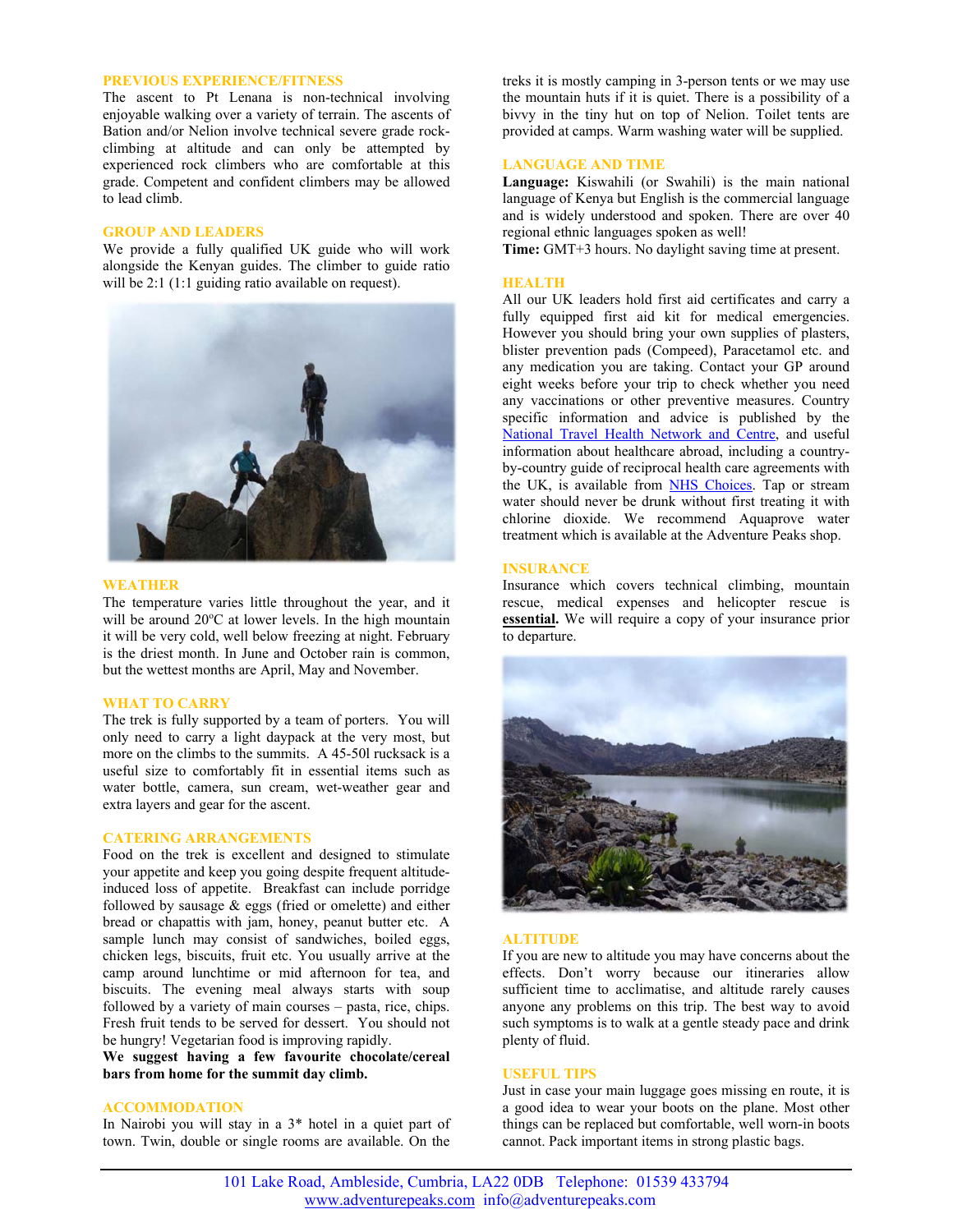#### **EQUIPMENT**

A detailed equipment list is provided on booking but normal winter walking and climbing equipment is all that is required, together with a good sleeping bag which can be hired from us. Ropes are provided. For equipment purchases Adventure Peaks offers a 15% discount off the RRP from their shop in Ambleside or online.

# **BAGGAGE**

For your own comfort travel light. Normally airlines restrict baggage to 23kg, but on long haul flights it is often higher. On trek the weight for porters should be kept to 15kg - you will be wearing or carrying the rest! Some items can be left at the hotel in Nairobi for your return.

# **VISAS AND PERMITS**

All British Passport holders require a visa to go to Kenya. Kenyan entry visas are exclusively issued electronically, with passengers required to obtain their e-visas before departure. A Single Entry Tourist Visa currently costs approximately 50 USD. **If you are not a British Citizen, please contact your nearest Kenyan Embassy to check visa requirements.**



#### **LOCAL COSTS**

All accommodation and most meals are included; please see the itinerary page for full details. Additional costs are generally drinks or snacks outside of mealtimes and tips for local staff

#### **CURRENCY**

The currency in Kenya is the Kenya Shilling (KES) and may be obtainable in advance. ATMs and change bureaux are available in the arrivals hall at the airport and in the main cities. Credit/debit cards are widely accepted.

# **TIPS / STAFF BONUSES**

Our guides and porters work hard to support our expeditions and there is a strong tradition for tipping. We would suggest allowing US\$150 for Mt Kenya, in small notes, depending on the group size. Tipping at meals and in hotels is normal practice.

# **ADVENTURE PEAKS KITBAG**

All Adventure Peaks clients who reside in the UK will receive a **FREE** kitbag for any expeditions outside the UK. The bag will be posted to you approx. 3 weeks prior to your departure. If you have travelled with us before and already have an Adventure Peaks kitbag, or reside outside the UK, we will send you a lightweight AP branded fleece.

#### **FLIGHTS AND JOINING ARRANGEMENTS**

Within the published 'With UK flight' price of your trip is an element we have allowed to cover the cost of flights, which is the difference between the 'Land Only' and the 'With UK flights' prices. This element is for a changeable, economy ticket on flights between LONDON and the destination city, using an airline that, in our experience, offers the best combination of cost, routing, flexibility and baggage allowance. It is stated in good faith and is based on research and costs in previous years, but is subject to change.

All clients will be met on arrival and transferred to the first hotel.

# **The rendezvous for this trip is the ARRIVALS HALL AT NAIROBI AIRPORT when your flight comes in.**

Return flights can be booked to depart on Day 11, or later if you wish to extend your stay.

**PLEASE ENSURE YOU DO NOT PURCHASE YOUR INTERNATIONAL TRAVEL (FLIGHTS OR OTHER) UNTIL WE HAVE GUARANTEED YOUR TRIP IS RUNNING.**



101 Lake Road, Ambleside, Cumbria, LA22 0DB Telephone: 01539 433794 www.adventurepeaks.com info@adventurepeaks.com